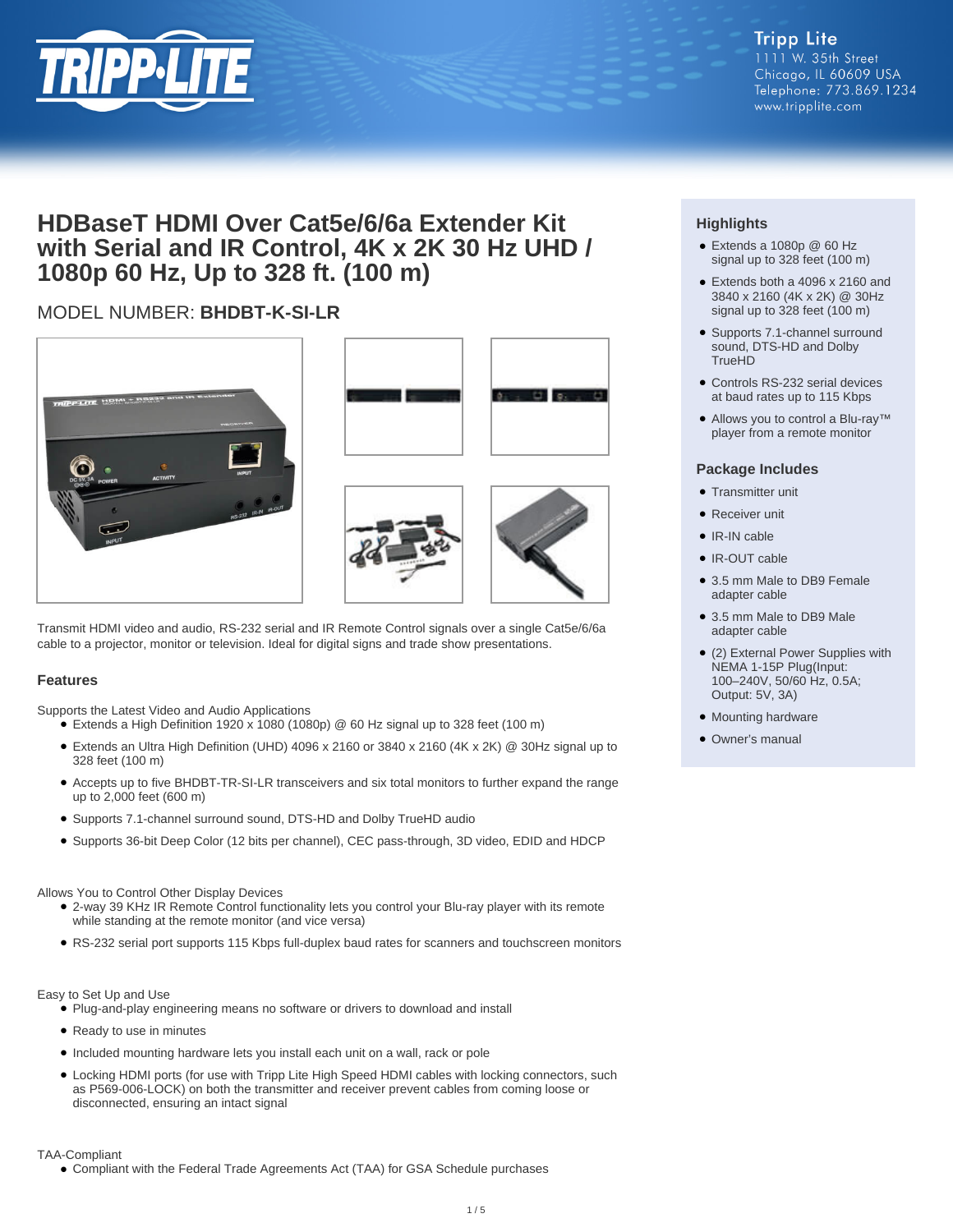

# **Specifications**

 $\blacksquare$ 

| <b>OVERVIEW</b>                         |                                                     |  |
|-----------------------------------------|-----------------------------------------------------|--|
| <b>UPC Code</b>                         | 037332187093                                        |  |
| Product Type                            | <b>Extender Kit</b>                                 |  |
| Technology                              | HDBaseT; HDMI; IR; Cat5/5e; Cat6                    |  |
| <b>VIDEO</b>                            |                                                     |  |
| Max Supported Video Resolution          | 3840x2160 (4K @ 30Hz)                               |  |
| Max 720P Range (ft)                     | 328                                                 |  |
| Max 1080P Range (ft)                    | 328                                                 |  |
| Max 1280 x 720 (720p) Range (ft)        | 328                                                 |  |
| Max 1920 x 1080 (1080p) Range (ft)      | 328                                                 |  |
| Max 1920 x 1200 Range (ft)              | 328                                                 |  |
| Max 2560 x 1600 Range (ft)              | 328                                                 |  |
| Max 3840 x 2160 (4K@30Hz)<br>Range (ft) | 328                                                 |  |
| Transmitter Video Input                 | <b>HDMI</b>                                         |  |
| Receiver/Transceiver Video Output       | <b>HDMI</b>                                         |  |
| Receiver - Number of Video Outputs      | $\mathbf{1}$                                        |  |
| Recommended Cabling                     | <b>HDMI</b>                                         |  |
| Max Supported Color Depth               | 36-bit Deep Color                                   |  |
| <b>HDR Support</b>                      | <b>No</b>                                           |  |
| 3D Video Supported                      | Yes                                                 |  |
| Maximum Signal Range (ft)               | 328                                                 |  |
| Maximum Signal Range (m)                | 100                                                 |  |
| <b>AUDIO</b>                            |                                                     |  |
| Audio Input                             | HDMI                                                |  |
| Audio Output                            | HDMI                                                |  |
| Audio Specification                     | 7.1 Channel Surround Sound, DTS-HD and Dolby TrueHD |  |
| <b>INPUT</b>                            |                                                     |  |
| <b>Bus Powered</b>                      | No                                                  |  |
| <b>POWER</b>                            |                                                     |  |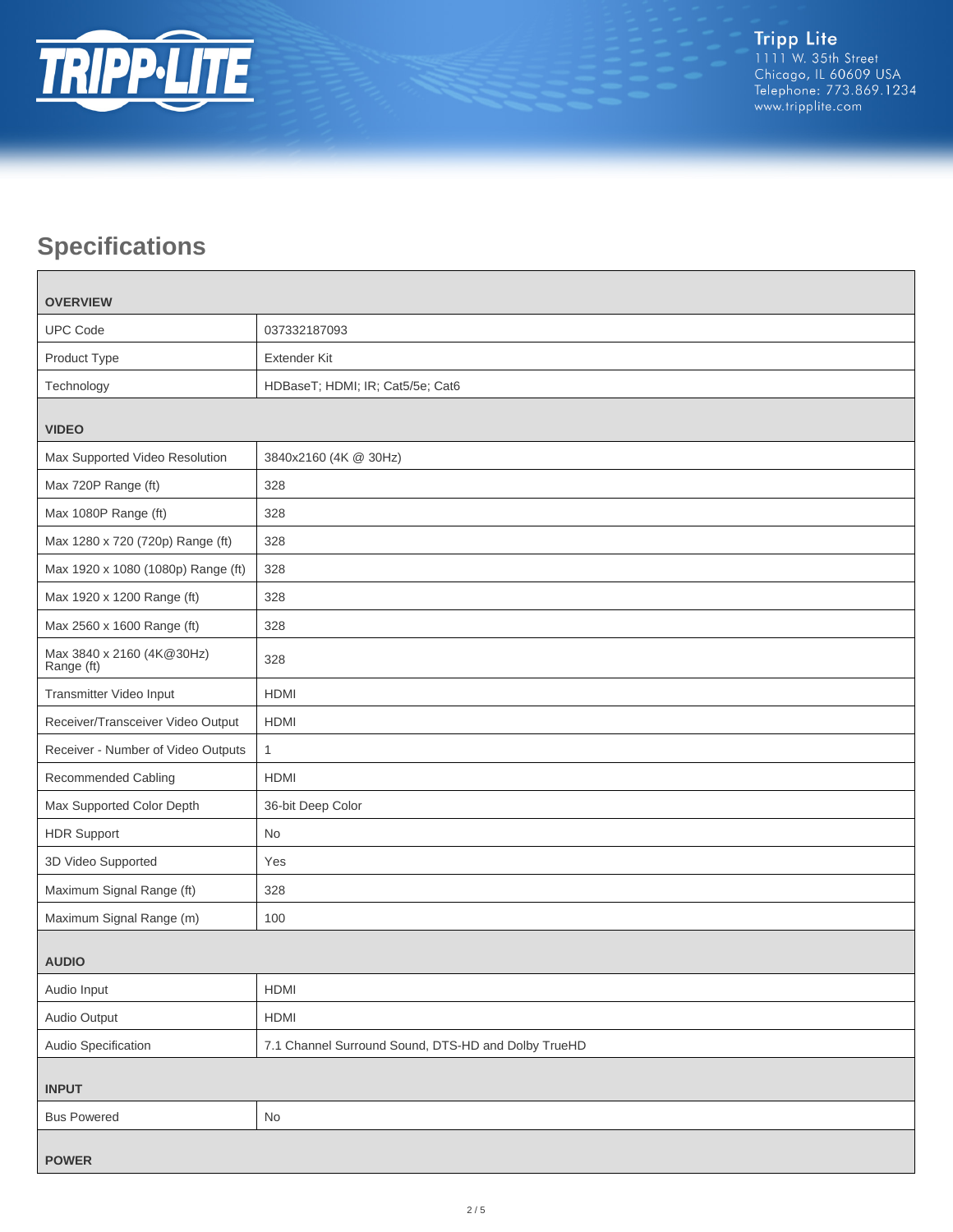

| Power Source Type                                      | <b>AC Adapter</b>                                                                                                                                                             |  |
|--------------------------------------------------------|-------------------------------------------------------------------------------------------------------------------------------------------------------------------------------|--|
| AC Plug Type                                           | <b>NEMA 1-15P</b>                                                                                                                                                             |  |
| Power Source                                           | Transmitter and Receiver (Included)                                                                                                                                           |  |
| Power Over Cable (PoC) Support                         | <b>No</b>                                                                                                                                                                     |  |
| <b>AC Adapter</b>                                      | Input: 100-240V, 50/60Hz, 0.5A; Output: 5V, 3A                                                                                                                                |  |
| External Power Supply Input Specs<br>(V / Hz / A)      | 100-240V / 50-60Hz / 0.5A                                                                                                                                                     |  |
| <b>External Power Supply Output</b><br>Specs (V / A)   | 5V/3A                                                                                                                                                                         |  |
| External Power Supply Cord Length<br>(f <sub>t</sub> ) | 4.5                                                                                                                                                                           |  |
| External Power Supply Cord Length<br>(m.)              | 1.4                                                                                                                                                                           |  |
| DC Barrel Plug                                         | OD: 5.5 x 2.1 x 7.5mm, Positive Pin, Negative Sleeve                                                                                                                          |  |
| <b>USER INTERFACE, ALERTS &amp; CONTROLS</b>           |                                                                                                                                                                               |  |
| <b>LED</b> Indicators                                  | GREEN UNIT LED INDICATES POWER / GREEN RJ45 LED'S INDICATE HDCP IS WORKING / ORANGE UNIT<br>LED INDICATES HDBASET SYSTEM ACTIVATION / ORANGE RJ45 LED's INDICATE HDBASET LINK |  |
| <b>PHYSICAL</b>                                        |                                                                                                                                                                               |  |
| Color                                                  | <b>Black</b>                                                                                                                                                                  |  |
| <b>Included Mounting Accessories</b>                   | Wallmount                                                                                                                                                                     |  |
| Number of Displays                                     | 1                                                                                                                                                                             |  |
| <b>Optional Mounting Accessory Notes</b>               | Can DIN Mount using Tripp Lite Bracket <a class="productLink" href="//www.tripplite.com/din-rail-mounting-bracket-for-digital-signage-version-1~B110-DIN-01">B110-DIN-01</a>  |  |
| Form Factor/Mounting Options                           | Box; Wall-mount                                                                                                                                                               |  |
| Receiver Unit Dimensions (hwd / in.)                   | 2.46 x 4.53 x 1.06                                                                                                                                                            |  |
| Receiver Unit Height (in.)                             | 1.1                                                                                                                                                                           |  |
| Receiver Unit Width (in.)                              | 4.5                                                                                                                                                                           |  |
| Receiver Unit Depth (in.)                              | 1.1                                                                                                                                                                           |  |
| Receiver Unit Weight (lbs.)                            | 1.01                                                                                                                                                                          |  |
| Shipping Dimensions (hwd / in.)                        | 2.20 x 11.40 x 6.50                                                                                                                                                           |  |
| Shipping Dimensions (hwd / cm)                         | 5.59 x 28.96 x 16.51                                                                                                                                                          |  |
| Shipping Weight (lbs.)                                 | 2.50                                                                                                                                                                          |  |
| Shipping Weight (kg)                                   | 1.13                                                                                                                                                                          |  |
| Transmitter Unit Depth (in.)                           | $2.5\,$                                                                                                                                                                       |  |
| Transmitter Unit Dimensions (hwd /<br>in.)             | 2.46 x 4.53 x 1.06                                                                                                                                                            |  |
| Transmitter Unit Height (in.)                          | 1.1                                                                                                                                                                           |  |
| Transmitter Unit Weight (lbs.)                         | 1.01                                                                                                                                                                          |  |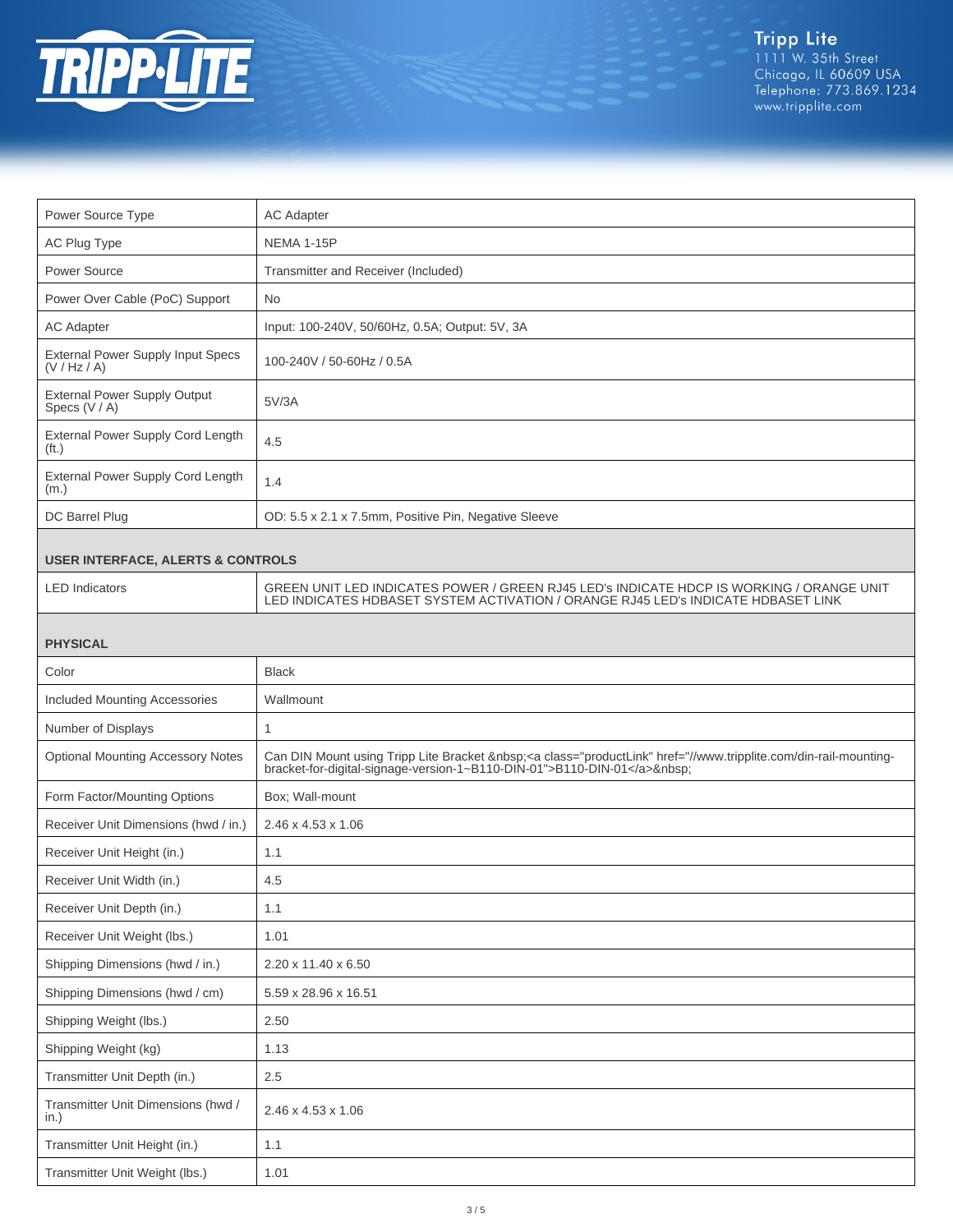

Tripp Lite<br>1111 W. 35th Street<br>Chicago, IL 60609 USA<br>Telephone: 773.869.1234<br>www.tripplite.com

| Transmitter Unit Width (in.)                    | 4.5                                    |  |
|-------------------------------------------------|----------------------------------------|--|
| Unit Dimensions (hwd / in.)                     | 2.46 x 4.53 x 1.06                     |  |
| Unit Packaging Type                             | Box                                    |  |
| Unit Weight (lbs.)                              | 1.01                                   |  |
| Unit Weight (kg)                                | 0.46                                   |  |
| Unit Weight Details                             | 0.55lbs (Transmitter) 0.5lbs (Receiver |  |
| Housing                                         | Metal                                  |  |
| <b>ENVIRONMENTAL</b>                            |                                        |  |
| <b>Operating Temperature Range</b>              | 32 to 104 F (0 to 40)                  |  |
| Storage Temperature Range                       | 5 TO 122F (-15 TO 50 C)                |  |
| <b>Relative Humidity</b>                        | 0% TO 85% RH, Non-Condensing           |  |
| <b>Operating Humidity Range</b>                 | 0% TO 85% RH, Non-Condensing           |  |
| <b>Storage Humidity Range</b>                   | 0% TO 85% RH, Non-Condensing           |  |
| <b>COMMUNICATIONS</b>                           |                                        |  |
| Max 1024 x 768 Range (ft)                       | 328                                    |  |
| Max 480P Range (ft)                             | 328                                    |  |
| Max 1440 x 900 Range (ft)                       | 328                                    |  |
| Max 1080i Range (ft)                            | 328                                    |  |
| Max 1920 x 1440 Range (ft)                      | 328                                    |  |
| Max 4K UHD Range (ft)                           | 328                                    |  |
| Max 480i Range (ft)                             | 328                                    |  |
| Max 640 x 480 Range (ft)                        | 328                                    |  |
| Max 800 x 600 Range (ft)                        | 328                                    |  |
| Max 1600 x 1200 Range (ft)                      | 328                                    |  |
| Max 2048 x 1536 Range (ft)                      | 328                                    |  |
| <b>EDID Compatible</b>                          | Yes                                    |  |
| IR Remote Extension Support                     | Yes                                    |  |
| RS-232 Serial Extension Support                 | Yes                                    |  |
| Consumer Electronics Control (CEC)<br>Supported | Yes                                    |  |
| <b>USB Extension Support</b>                    | No                                     |  |
| <b>CONNECTIONS</b>                              |                                        |  |
| Number of Ports                                 | $\mathbf{1}$                           |  |
| Side A - Connector 1                            | HDMI (FEMALE)                          |  |